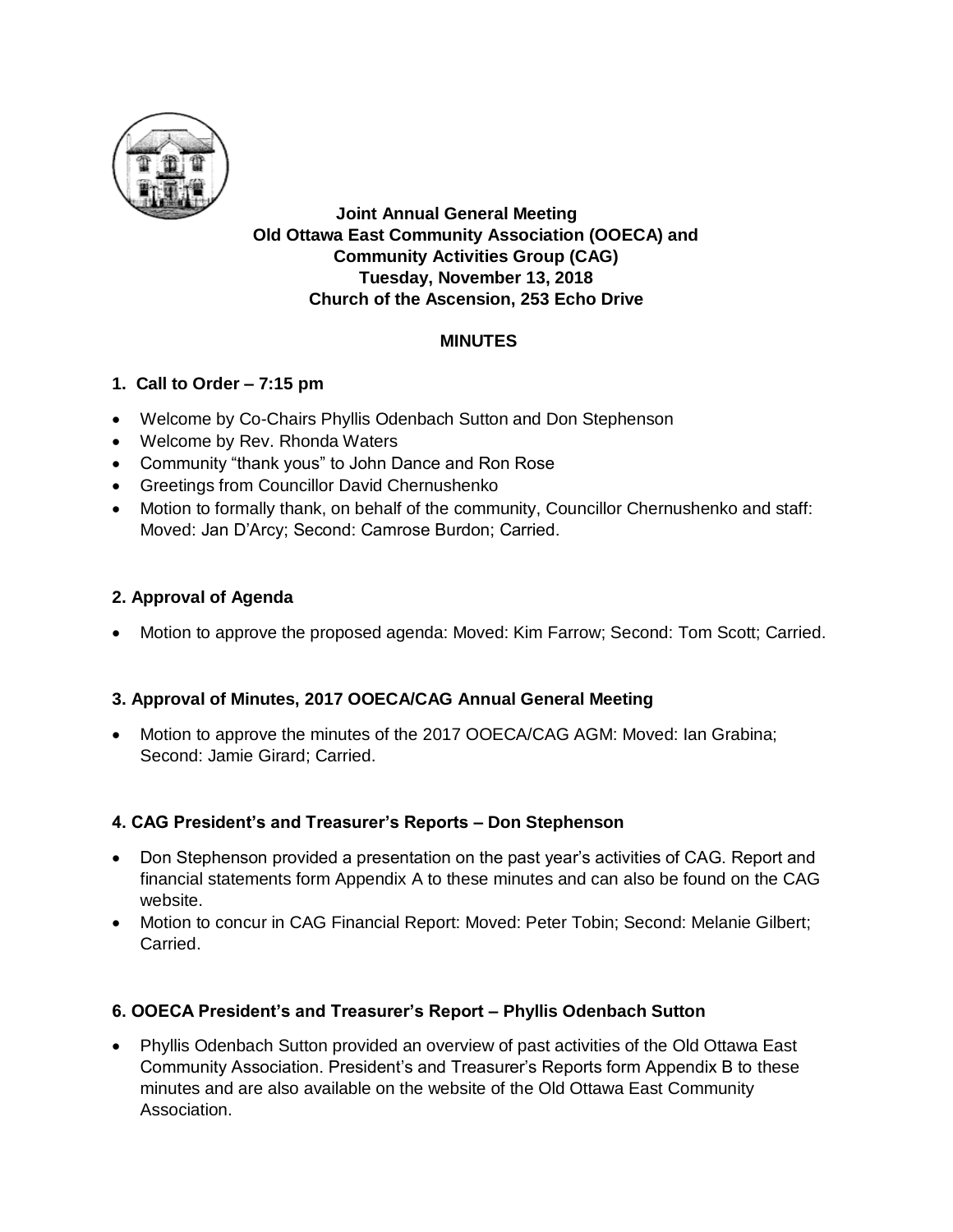Motion to concur in Treasurer's Report: Moved: Jocelyne Caloz; Second: Heather Jarrett; Carried.

## **10. Mainstreeter Co-Chairs' Report – Bonnie Weppler and Scott McAnsh**

- The Old Ottawa East Mainstreeter community newspaper is a volunteer-run, not-for-profit organization, overseen by a volunteer board of directors from the Old Ottawa East neighbourhood. The paper provides a platform for independent community voices.
- Lorne Abugov has been the editor of four issues this year, and is currently working on a fifth. Three inter-related principles guide Lorne's approach: engagement, relevance and accessibility.
- The paper is always looking for new story ideas and photos from the community.
- Thanks to everyone involved in publishing the paper. The paper continues to need volunteers and residents of Old Ottawa East are encouraged get involved.

## **11. Introduction of Incoming Councillor**

 Phyllis Odenbach Sutton introduced Shawn Menard as the recently-elected city councillor for Capital Ward.

## **12. Open Forum**

- Jamie Girard moderated the question and answer forum.
- *Request for an update with respect to affordable housing at the Greystone Development.* No update available at this time and the Regional representative was unable to attend meeting due to a conflict. This item will be followed up on at the next board meeting.
- *Suggestion that CAG and OOECA need to be at the table to discussions with the City and Regional regarding a community centre at the site.* CAG continues to pursue discussions with the City in this regard. Once the financial model is determined (by the City and Regional), discussions with the community will resume.
- *Query regarding bicycle safety on Springhurst between Main and Rosemere.* Rules are not being enforced due to constrained police/by-law resources. Best option is to call 311 to document the problem.
- *Reminder that there is an ongoing parking problem on Rosemere Avenue due to worker vehicles.*
- *Query regarding Airbnbs and the parking challenges they are creating.* OOECA will continue to insist that our councillor lobby for better regulations on Airbnb.
- *Suggestion that communities need to band together to lobby for better planning legislation to eliminate ambiguity (e.g., "minor variance" is undefined).* Joel Harden could not attend this meeting but the board intends to raise this issue with him at a future board meeting.
- *Request for update on the Alta Vista Transit Corridor.* Although there's no project for it in the master plan (or funding), it continues to be a threat to Springhurst Park. However, the environmental assessment will expire in the next year; whether the City decides to fund its renewal will be very telling.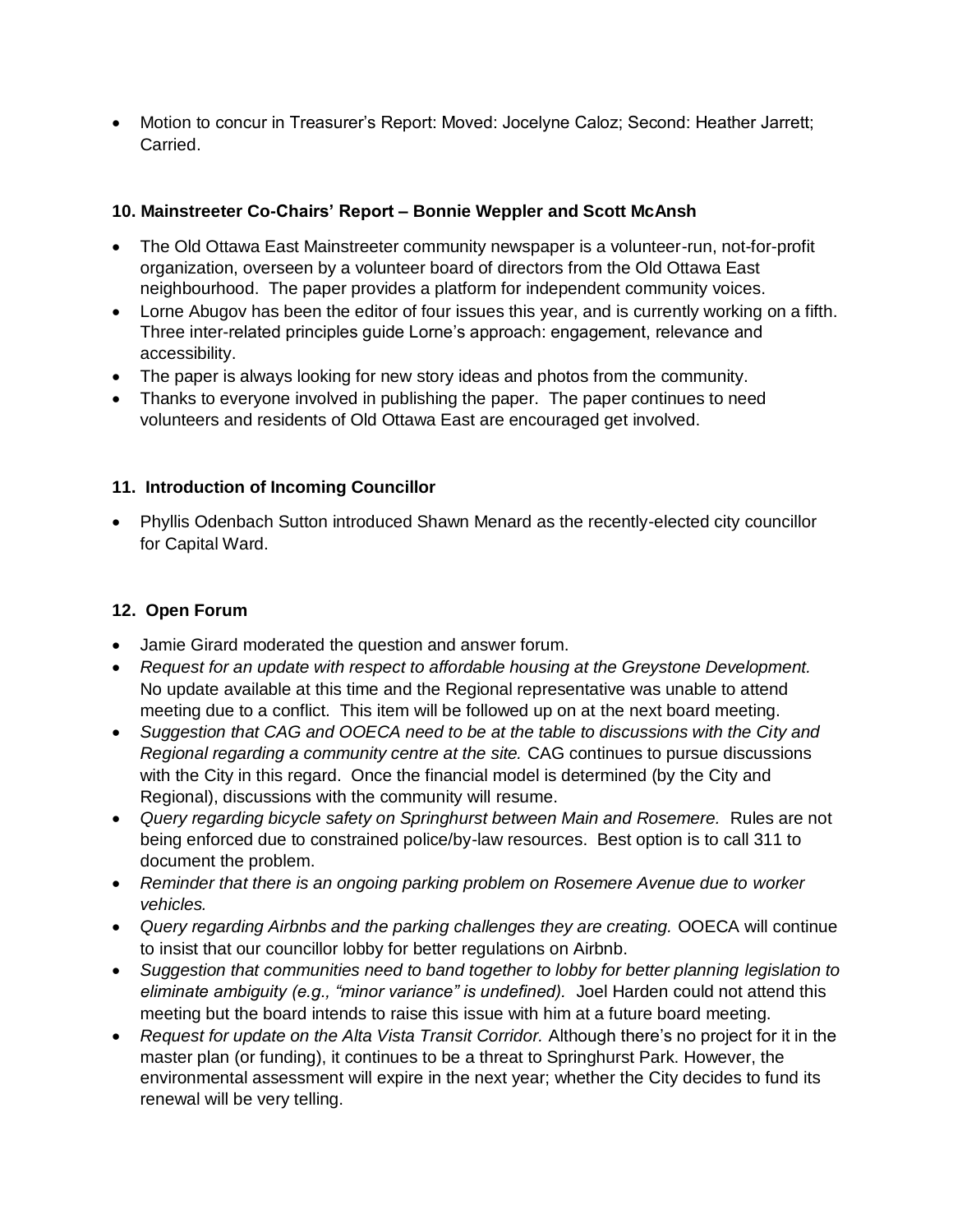- *Request for info about commercial development on Main Street.* Corners on Main is in negotiations but nothing has been finalized yet. They did request input from the OOECA and will try to follow our recommendations. Regional wants to put a small grocer in Blocks 2A or 2B at Greystone but this is many years out.
- *Suggestion that we need to hold Regional to affordable housing commitments given that affordability is becoming a significant issue in our city. The OOECA also needs to be open to intensification if we want to remain a diverse and vibrant community.*
- *Suggestion that the OOECA should be advocating for affordable housing along the LRT.*

### **11. Adjournment**

Motion to adjourn at 9:05 PM. Moved: Richard Cundall; Second: Stephen Pope; Carried.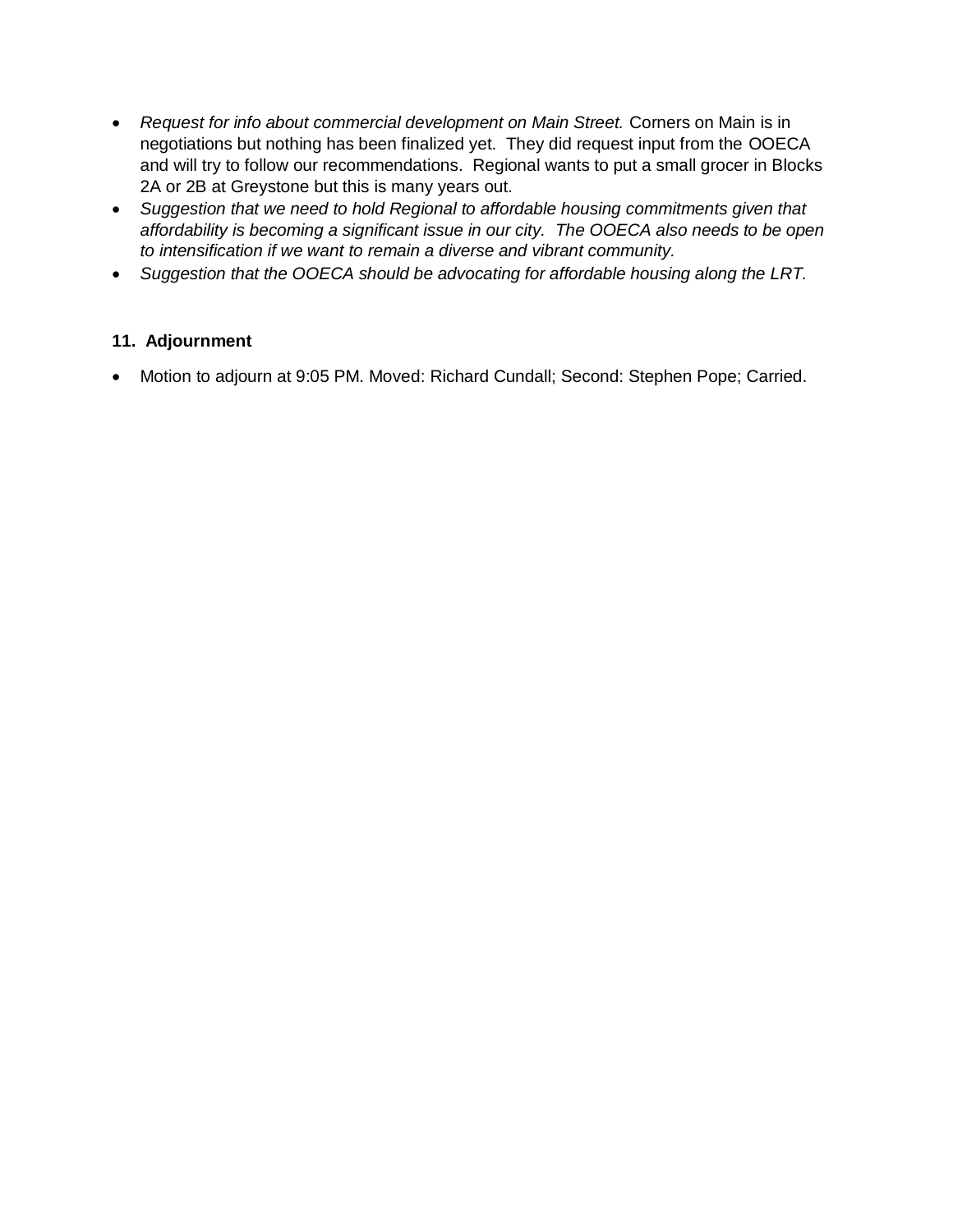**APPENDIX A – COMMUNITY ACTIVITES GROUP PRESIDENT'S REPORT AND FINANCIAL REPORT**